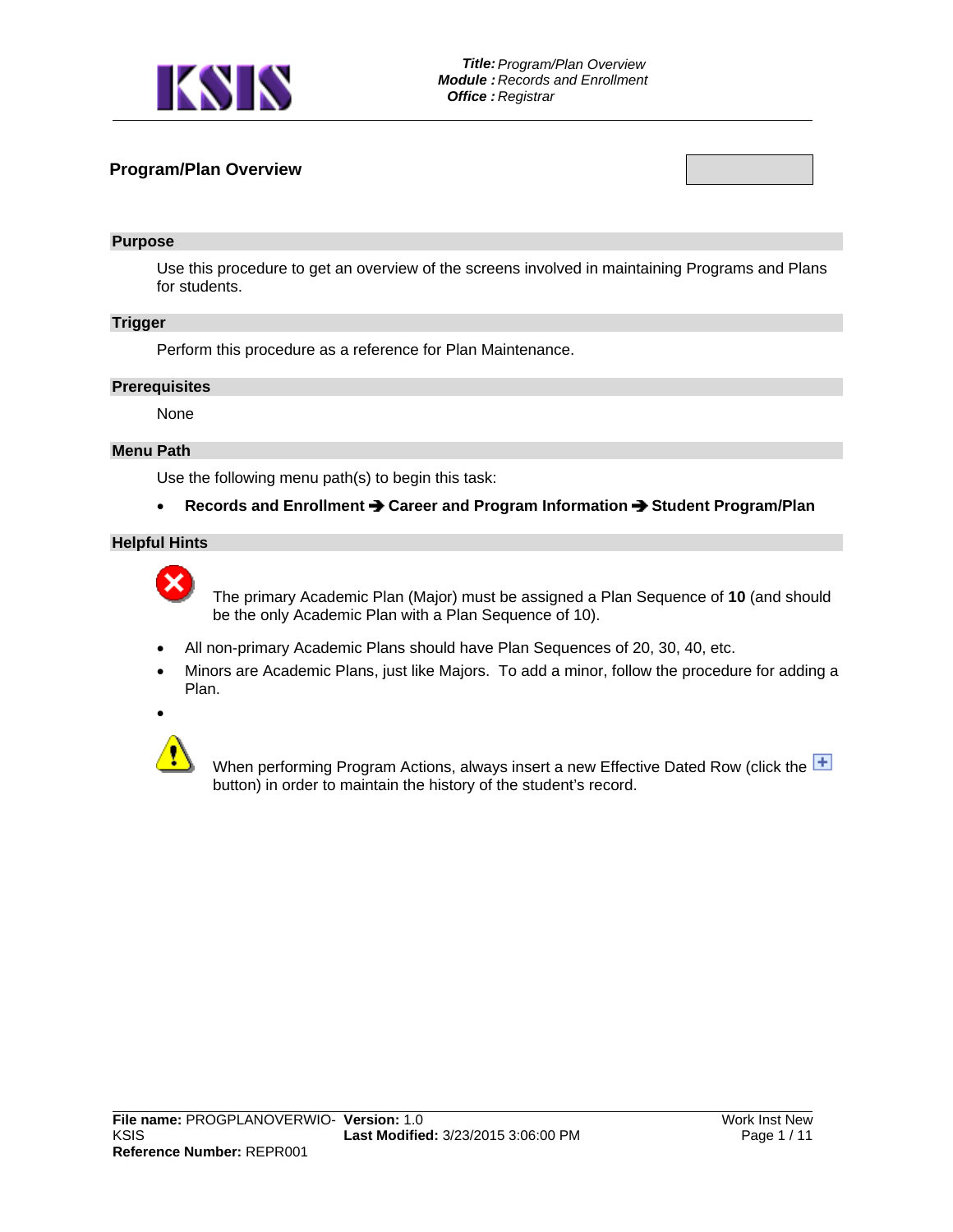

## **Procedure**

## 1. Records and Enrollment  $\rightarrow$  Career and Program Information  $\rightarrow$  Student Program/Plan

## **Student Academic Program/Plan**

New Window | Help | 恩

#### **Student Program/Plan**

Enter any information you have and click Search. Leave fields blank for a list of all values.

| <b>I</b> student data. isting Value | Add a New Value                      |   |
|-------------------------------------|--------------------------------------|---|
| ID:                                 | begins with $\vee$                   |   |
| <b>Academic Career:</b>             | v<br>Ξ                               | v |
| Student Career Nbr:                 | v<br>$\equiv$                        |   |
| Campus ID:                          | begins with $\vee$                   |   |
| National ID:                        | begins with<br>$\checkmark$          |   |
| Last Name:                          | begins with $\vee$                   |   |
| First Name:                         | begins with $\vee$                   |   |
| <b>Include History</b>              | Correct History                      |   |
| Search<br>Clear                     | Save Search Criteria<br>Basic Search |   |

Find an Existing Value | Add a New Value

**2.** At a minimum, complete the following required fields to find the appropriate record:

| <b>Field Name</b> | R/O/C | <b>Description</b>                                                                                                                                                                                                                               |  |  |  |
|-------------------|-------|--------------------------------------------------------------------------------------------------------------------------------------------------------------------------------------------------------------------------------------------------|--|--|--|
| lID               | R     | KSIS unique system identifier.<br>Example:<br>0000000051                                                                                                                                                                                         |  |  |  |
| Academic Career   |       | A Grouping of all academic work undertaken by a student<br>grouped into a single statistical record. KSU will use<br><b>Undergraduate, Graduate, and Veterinary Medicine</b><br>careers to designate their students.<br>Example:<br>(left blank) |  |  |  |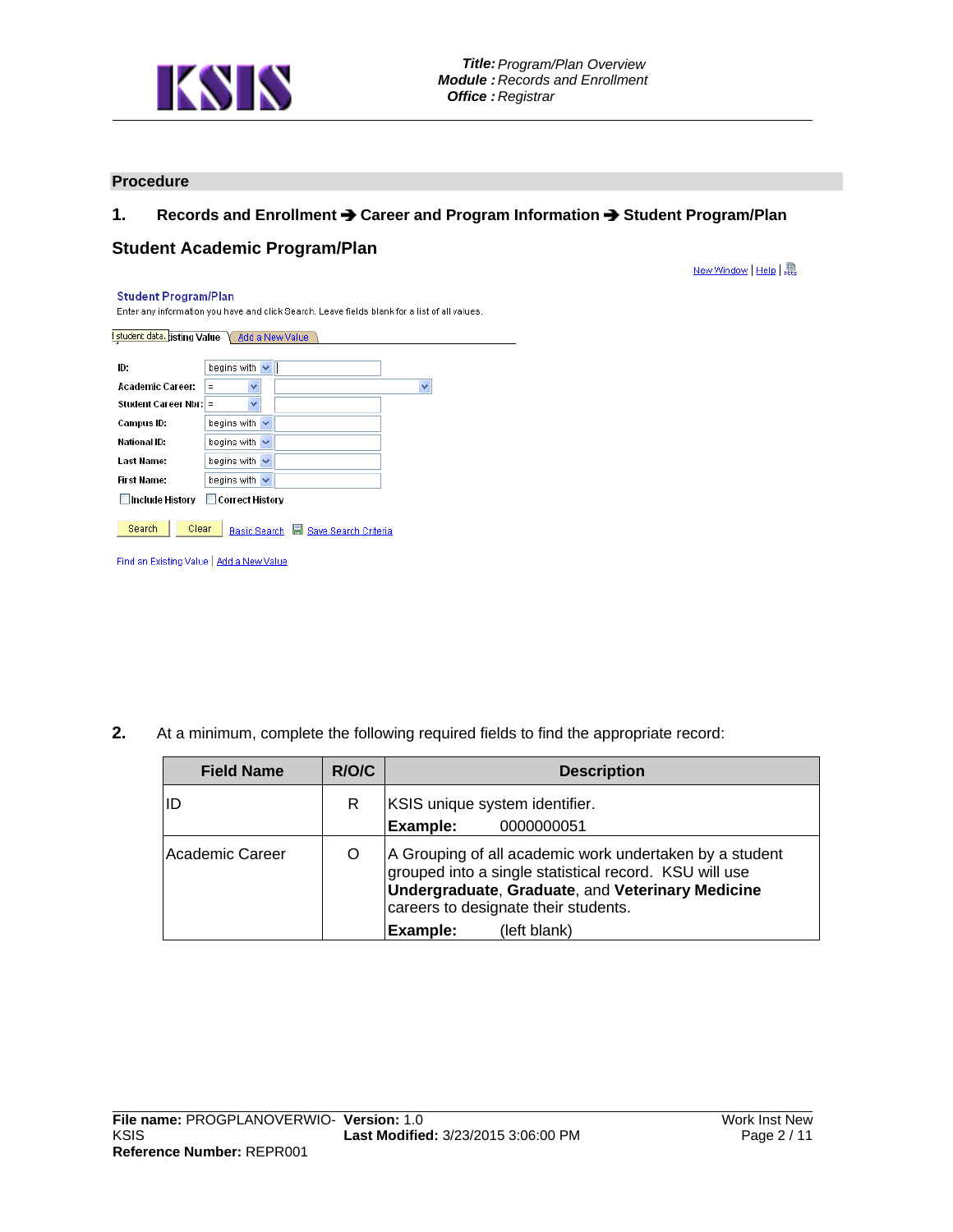

| <b>Field Name</b>         | R/O/C | <b>Description</b>                                                                                                                                                      |
|---------------------------|-------|-------------------------------------------------------------------------------------------------------------------------------------------------------------------------|
| <b>Student Career Nbr</b> | O     | Order in which Academic Programs are processed within a<br>given Academic Career.                                                                                       |
|                           |       | î<br>Lower Student Career Numbers are processed before<br>higher numbers.                                                                                               |
|                           |       | i<br>The first Student Career Number for a student is 0.<br>Additional Student Career Numbers increment by 1.                                                           |
|                           |       | For students with multiple Programs within the same<br>Career, each Program must have a unique Student<br>Career Number.                                                |
|                           |       | i<br>When an Academic Program is changed for a<br>student, the Student Career Number does not<br>change.                                                                |
|                           |       | Primary Programs are to have the LOWEST Career<br>Number. The Primary Academic Program controls<br>the values on various fields on the student's career<br>term record. |
|                           |       | Example:<br>(left blank)                                                                                                                                                |
| Campus ID                 | O     | K-State issued student identifier. Also called, the Wildcat ID<br>(WID).                                                                                                |
|                           |       | Example:<br>(left blank)                                                                                                                                                |
| <b>National ID</b>        | O     | National identification number issued by the government.<br>Social Security Number (SSN).                                                                               |
|                           |       | Example:<br>(left blank)                                                                                                                                                |
| <b>Last Name</b>          | O     | Person's last name.<br>Example:<br>(left blank)                                                                                                                         |
| <b>First Name</b>         | O     | Person's first name.                                                                                                                                                    |
|                           |       | Example:<br>(left blank)                                                                                                                                                |

į

 If the search has only one matching value, that record will open automatically. If a student has more than one Program within a Career, you will be provided with a list of all the available Academic Programs. The only way to determine which of the Programs for a student are active is to open each individual Program.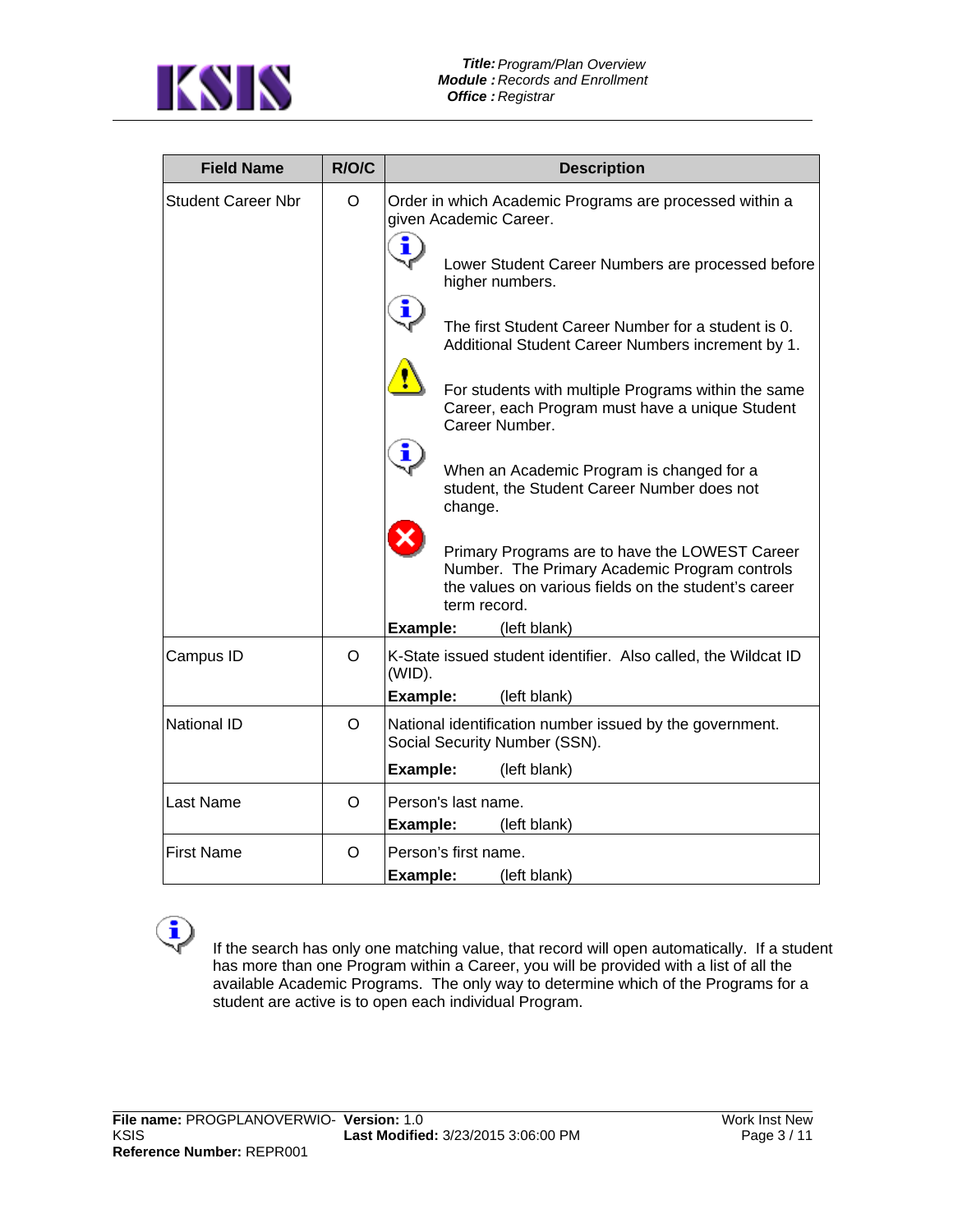

## **Student Academic Program/Plan – Student Program**

|                                            |                      |                                                                                                                                                   |                                              |                                         | New Window   Help   Customize Page   恩 |
|--------------------------------------------|----------------------|---------------------------------------------------------------------------------------------------------------------------------------------------|----------------------------------------------|-----------------------------------------|----------------------------------------|
| Student Program<br><b>Student Plan</b>     |                      | <b>Student Sub-Plan</b><br><b>Student Attributes</b>                                                                                              | <b>Student Degrees</b>                       |                                         |                                        |
| Jack Frost                                 |                      | 0000000051                                                                                                                                        | ★                                            | <b>EY</b><br>¥<br>⊕                     |                                        |
| <b>Academic Career:</b>                    | Undergraduate        | Career Requirement Term                                                                                                                           | Student Career Nbr: 2                        |                                         |                                        |
|                                            |                      |                                                                                                                                                   | Find   View All                              | First $\boxplus$ 1 of 1 $\boxplus$ Last |                                        |
| Status:                                    | Active in Program    |                                                                                                                                                   |                                              | + E                                     |                                        |
| *Effective Date:                           | 08/13/2007           |                                                                                                                                                   | <b>Effective Sequence:</b>                   | $\overline{1}$                          |                                        |
| *Program Action:                           | $PRGC$ <sup>Q</sup>  | Program Change                                                                                                                                    | <b>Action Date:</b>                          | 07/11/2007                              |                                        |
| <b>Action Reason:</b>                      | $RQST$ $Q$           | <b>Student Requested Change</b>                                                                                                                   | Joint Prog Appr:                             | ш                                       |                                        |
| *Academic Institution:                     | <b>KSUNV</b> Q       | Kansas State University                                                                                                                           |                                              |                                         |                                        |
| *Academic Program:                         | $EDUDG$ <sup>Q</sup> | ED Undergraduate Degree                                                                                                                           | <b>Admissions</b><br><b>From Application</b> |                                         |                                        |
| *Admit Term:                               | 2085<br>lQ.          | F2008                                                                                                                                             | <b>Application Nbr:</b>                      |                                         |                                        |
| <b>Requirement Term:</b>                   | lQ.<br>2085          | F2008                                                                                                                                             | <b>Application Program Nbr:</b>              | $\mathbf{0}$                            |                                        |
| <b>Expected Grad Term:</b>                 |                      | <b>KSU</b><br>Q<br>*Campus:                                                                                                                       | *Acad Load:<br>K-State                       | Full-Time                               |                                        |
| <b>A</b> Return to Search<br><b>国</b> Save | + Previous in List   | + Next in List<br><b>F</b> Notify<br><b>心 Refresh</b><br>Student Program   Student Plan   Student Sub-Plan   Student Attributes   Student Degrees | 图 Add<br><b>图 Update/Display</b>             | <b>图 Include History</b>                | Correct History                        |
|                                            |                      |                                                                                                                                                   |                                              |                                         |                                        |

**3.** As required, complete/review the following fields:

 $\leq$ 

| <b>Field Name</b>     | R/O/C | <b>Description</b>                                                                                                                                                                                                                                                                                                                                                         |  |  |  |  |
|-----------------------|-------|----------------------------------------------------------------------------------------------------------------------------------------------------------------------------------------------------------------------------------------------------------------------------------------------------------------------------------------------------------------------------|--|--|--|--|
| Status                | R.    | Indicates the Status of the Academic Program as of the<br>Effective Date below.<br>A student must have a Status Active in Program for<br>at least one Program to be able to enroll in Classes.<br>Example:<br>Active in Program                                                                                                                                            |  |  |  |  |
| <b>Effective Date</b> | R     | The date on which the settings become effective.<br>Effective Dates are to be set to 01/01/YYYY to be<br>effective for a given Spring term, 05/01/YYYY for a<br>Summer term, and 08/01/YYYY for a Fall term.<br>Effective Dates must be set to a date prior to the<br>beginning of the term in which any processing within<br>KSIS should occur.<br>Example:<br>08/01/2007 |  |  |  |  |

 $\Box$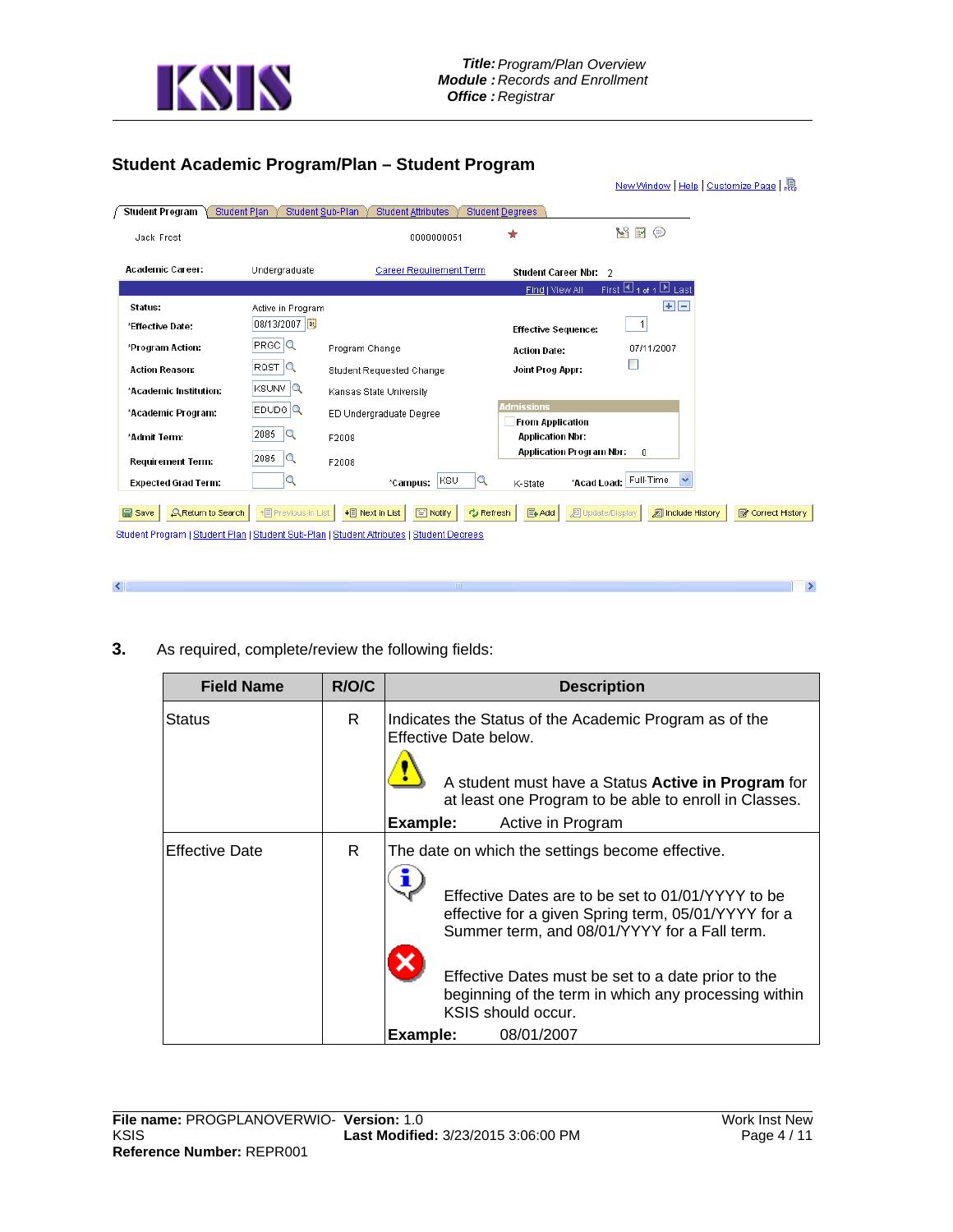

| <b>Field Name</b>    | R/O/C        | <b>Description</b>                                                                                                                                                                                                                                                                                                                                                                                                                                                                                                                                              |  |  |  |
|----------------------|--------------|-----------------------------------------------------------------------------------------------------------------------------------------------------------------------------------------------------------------------------------------------------------------------------------------------------------------------------------------------------------------------------------------------------------------------------------------------------------------------------------------------------------------------------------------------------------------|--|--|--|
| Program Action       | $\mathsf{R}$ | Change to be performed to a student's Program.<br>$\ddot{\mathbf{J}}$<br>Common Program Actions include:<br>- PRGC (Program Change): used to change a<br>Program and Plan within the same Career<br>- PLNC (Plan Change): used to change the Plan<br>within the same Program<br>- Data (Data Change): used to change data for an<br>existing Program or Plan<br>- ACTV (Activate): used to make the student active<br>in an additional Program within the same Career<br>- DISC (Discontinuation): used to discontinue a<br>Program<br><b>EDUDG</b><br>Example: |  |  |  |
| <b>Action Reason</b> | $\mathsf{R}$ | Reason code that describes why the action was taken or<br>offers a further description of the Program Action.<br>Example:<br><b>RQST (Student Requested Change)</b>                                                                                                                                                                                                                                                                                                                                                                                             |  |  |  |
| Academic Institution | $\mathsf{R}$ | Kansas State University, indicated as 'KSUNV'.<br><b>KSUNV</b><br>Example:                                                                                                                                                                                                                                                                                                                                                                                                                                                                                      |  |  |  |
| Academic Program     | $\mathsf{R}$ | The academic entity to which the student applies and which<br>oversees the degree progress of a particular Academic Plan.<br>For example, Undergraduate in the College of Education,<br>Degree Seeking.<br>Example:<br><b>EDUDG</b>                                                                                                                                                                                                                                                                                                                             |  |  |  |
| <b>Admit Term</b>    | $\mathsf{R}$ | Term in which the student is admitted to the Academic<br>Program or Plan.<br>This is not the term in which the student is admitted to<br>K-State.<br>If the Program Action is set to PLNC, DATA, or DISC,<br>then DO NOT change the Admit Term. If the<br>Program Action is set to PRGC or ACTV, then the<br>Admit Term must be set to match the Effective Date.<br>2085<br>Example:                                                                                                                                                                            |  |  |  |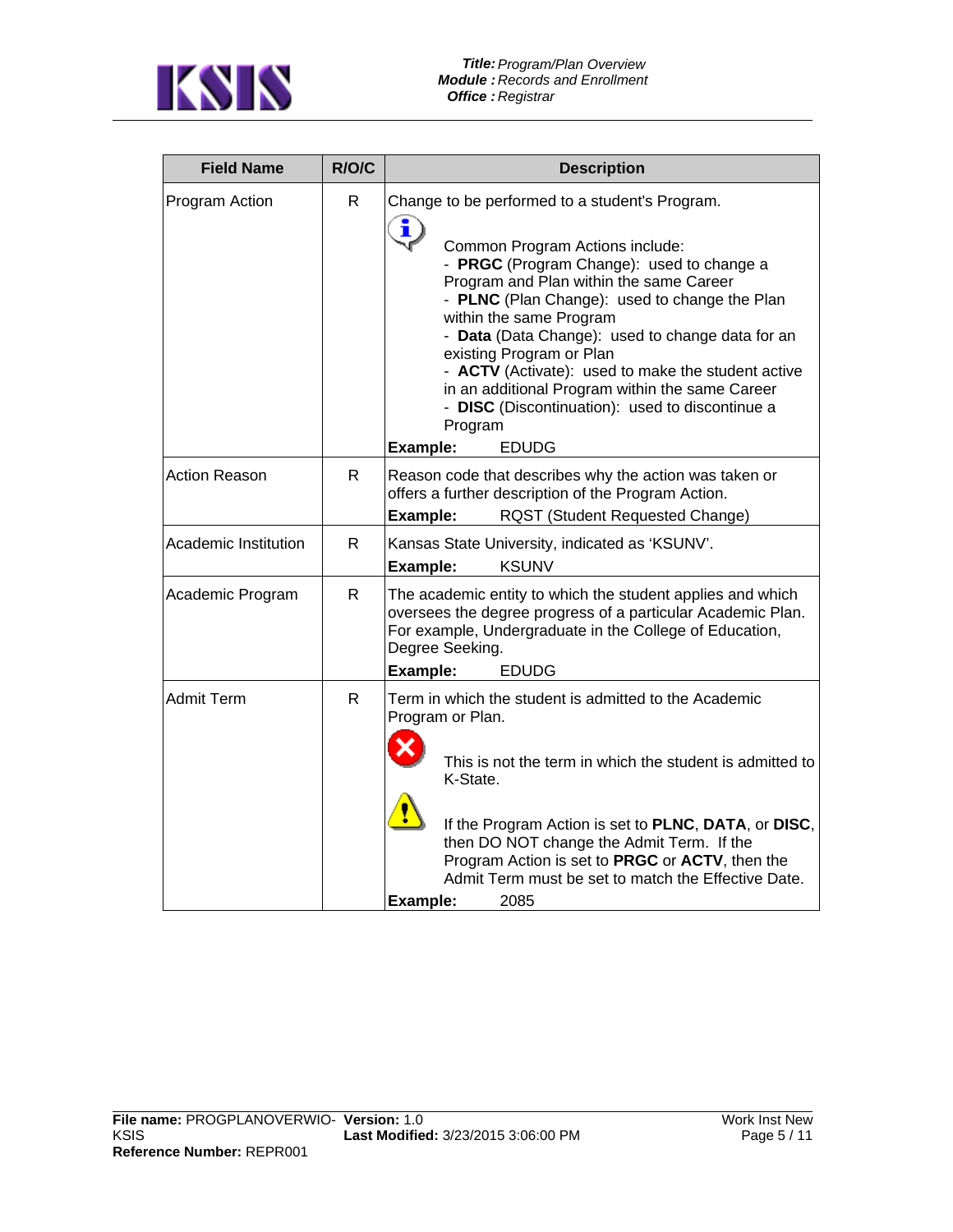

| <b>Field Name</b>         | R/O/C | <b>Description</b>                                                                                                                                                                                                                                 |  |  |  |
|---------------------------|-------|----------------------------------------------------------------------------------------------------------------------------------------------------------------------------------------------------------------------------------------------------|--|--|--|
| <b>Requirement Term</b>   | R.    | Indicates the term in which academic degree progress<br>requirements apply to the student for this Academic Program<br>or Plan.<br>i<br>This value will default to the Admit Term. Since K-                                                        |  |  |  |
|                           |       | State will be using the Requirement Term at the Plan<br>level (not here at the Program level), accept the<br>default value.<br>i,                                                                                                                  |  |  |  |
|                           |       | This field must be populated for requisite checking<br>against pre-requisites that require a specific<br>Academic Plan or Program.<br>Example:<br>2085                                                                                             |  |  |  |
| <b>Expected Grad Term</b> | O     | Term in which the student expects to graduate from the                                                                                                                                                                                             |  |  |  |
|                           |       | specified Academic Program.                                                                                                                                                                                                                        |  |  |  |
|                           |       | This field is to be left blank until a student applied for<br>graduation. Errant values here will effect the<br>student's eligibility for Financial Aid in KSIS.<br>Example:<br>(left blank)                                                       |  |  |  |
| <b>Effective Sequence</b> | R     | Order in which conditions are to be assessed.                                                                                                                                                                                                      |  |  |  |
|                           |       | Higher Effective Sequence numbers take precedence<br>over lower Effective Sequence numbers.<br>î                                                                                                                                                   |  |  |  |
|                           |       | This value will be set by the system unless the same<br>record is adjusted twice in the same day. Then the<br>higher number will indicate the most recent change to<br>the record.                                                                 |  |  |  |
| <b>Action Date</b>        | R     | Example:<br>Date a specific action was taken within KSIS.                                                                                                                                                                                          |  |  |  |
|                           |       | ∙<br>ш<br>This field is for display only and will likely be different<br>from the Effective Date. This value is stored for<br>tracking purposes.<br>07/11/2007<br>Example:                                                                         |  |  |  |
| Joint Program Appt        | O     | This field is not being used by K-State.                                                                                                                                                                                                           |  |  |  |
| Campus                    | O     | "KSU". The Campus in KSIS is used to designate entities that<br>use a single transcript, course catalog, and other academic<br>differences. The Salina and Continuing Education classes<br>are designated as Locations in KSIS.<br>Example:<br>KSU |  |  |  |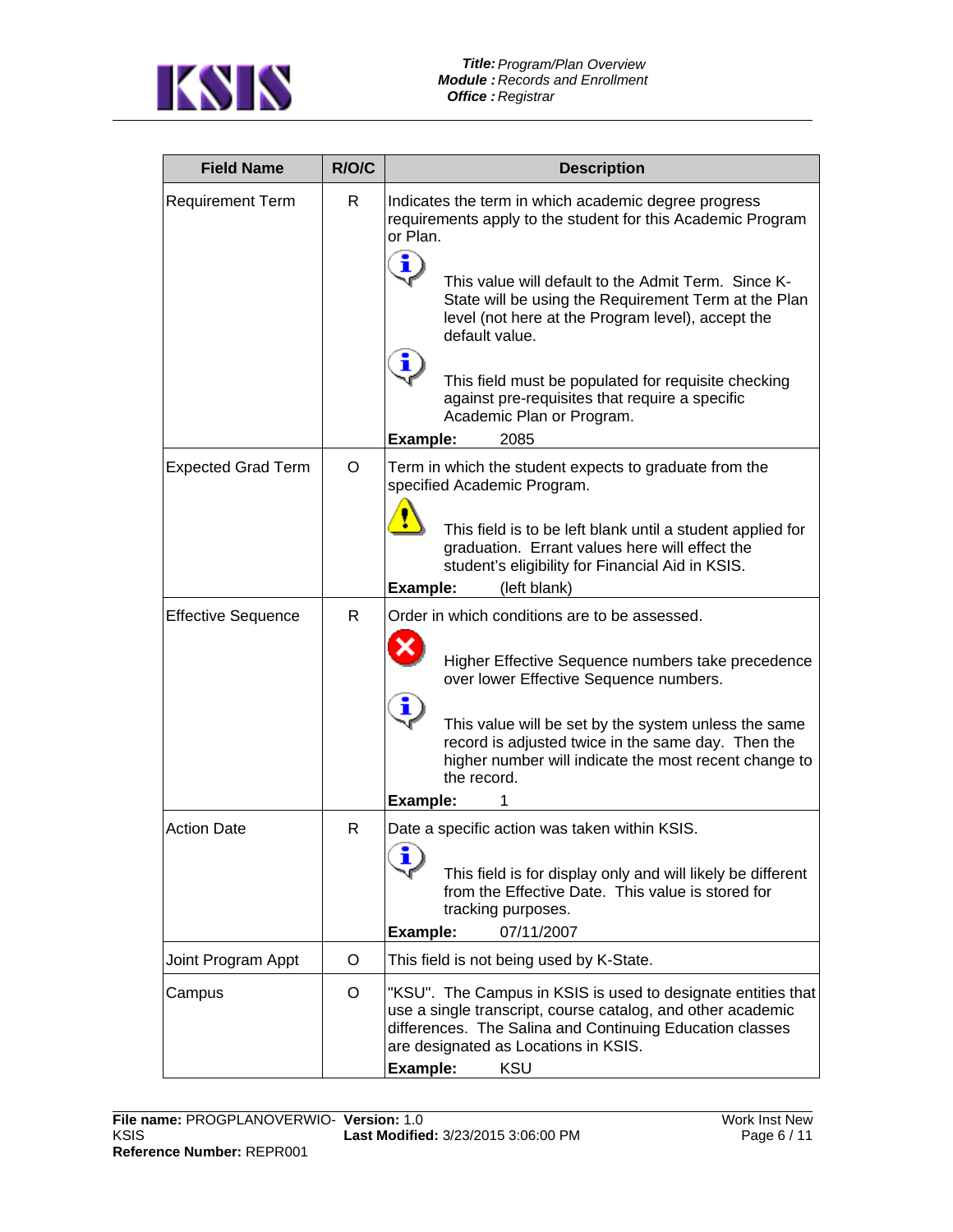

| <b>Field Name</b> | R/O/C | <b>Description</b>                                                                                                                                                                                                                                 |
|-------------------|-------|----------------------------------------------------------------------------------------------------------------------------------------------------------------------------------------------------------------------------------------------------|
| Academic Load     | O     | Estimate of whether the student will complete the Academic<br>Program as a Full-Time or Part-Time student.<br>There is no functionality to date that is effected by this<br>field. K-State is recommending that this value be set<br>to Full-Time. |
|                   |       | Full-Time<br>Example:                                                                                                                                                                                                                              |

# 4. Click **Student Plan** )

 $\left\vert \left\langle \cdot\right\vert \right\vert$ 

## **Student Academic Program/Plan – Student Plan**

| Student Program                           | Student Plan<br>Student Sub-Plan                                                         | <b>Student Attributes</b><br><b>Student Degrees</b> |                         |                                              |
|-------------------------------------------|------------------------------------------------------------------------------------------|-----------------------------------------------------|-------------------------|----------------------------------------------|
| Jack Frost                                |                                                                                          | 0000000051                                          | *                       |                                              |
| <b>Academic Career:</b>                   | Undergraduate                                                                            | Student Career Nbr: 2                               | Car Reg Term: Fall 2006 |                                              |
|                                           |                                                                                          |                                                     | Find   View All         | First $\boxplus$ 1 of 2 $\blacksquare$ Last  |
| Status:                                   | Discontinued                                                                             | <b>Admit Term:</b>                                  | F2008                   |                                              |
| <b>Effective Date:</b>                    | 08/14/2007                                                                               | <b>Effective Sequence:</b>                          |                         |                                              |
| Program Action:                           | Discontinuation                                                                          | <b>Action Date:</b>                                 | 08/14/2007              |                                              |
| <b>Action Reason:</b>                     |                                                                                          | <b>Requirement Term:</b>                            | F2008                   |                                              |
| Academic Program:                         | ED Ug Deg                                                                                |                                                     |                         |                                              |
|                                           |                                                                                          |                                                     | Find   View All         | First $\boxplus$ 1 of 1 $\boxplus$ Last      |
| *Academic Plan:                           | <b>BEDBUS</b><br>Q                                                                       | Education-Business-B<br>Major                       |                         | $+$ $-$                                      |
| *Plan Sequence:                           | 10                                                                                       | Degree:                                             | <b>BS</b>               |                                              |
| *Declare Date:                            | 08/13/2007                                                                               | Degree Checkout Stat:                               |                         |                                              |
| *Requirement Term:                        | $2074$ <sup>Q</sup><br>U2007                                                             | <b>Student Degree Nbr:</b>                          |                         |                                              |
| *Advisement Status:                       | ×<br>Include                                                                             | <b>Completion Term:</b>                             |                         |                                              |
|                                           |                                                                                          |                                                     |                         |                                              |
| <b>AReturn to Search</b><br><b>目</b> Save | + Previous in List<br>+ Next in List                                                     | FRINOtify<br><b>心 Refresh</b>                       | 图 Add                   | 周 Undate/Display<br><b>图 Include History</b> |
|                                           | Student Program   Student Plan   Student Sub-Plan   Student Attributes   Student Degrees |                                                     |                         |                                              |
|                                           |                                                                                          |                                                     |                         |                                              |

 $\Box$ 

New Window | Help | Customize Page | 恩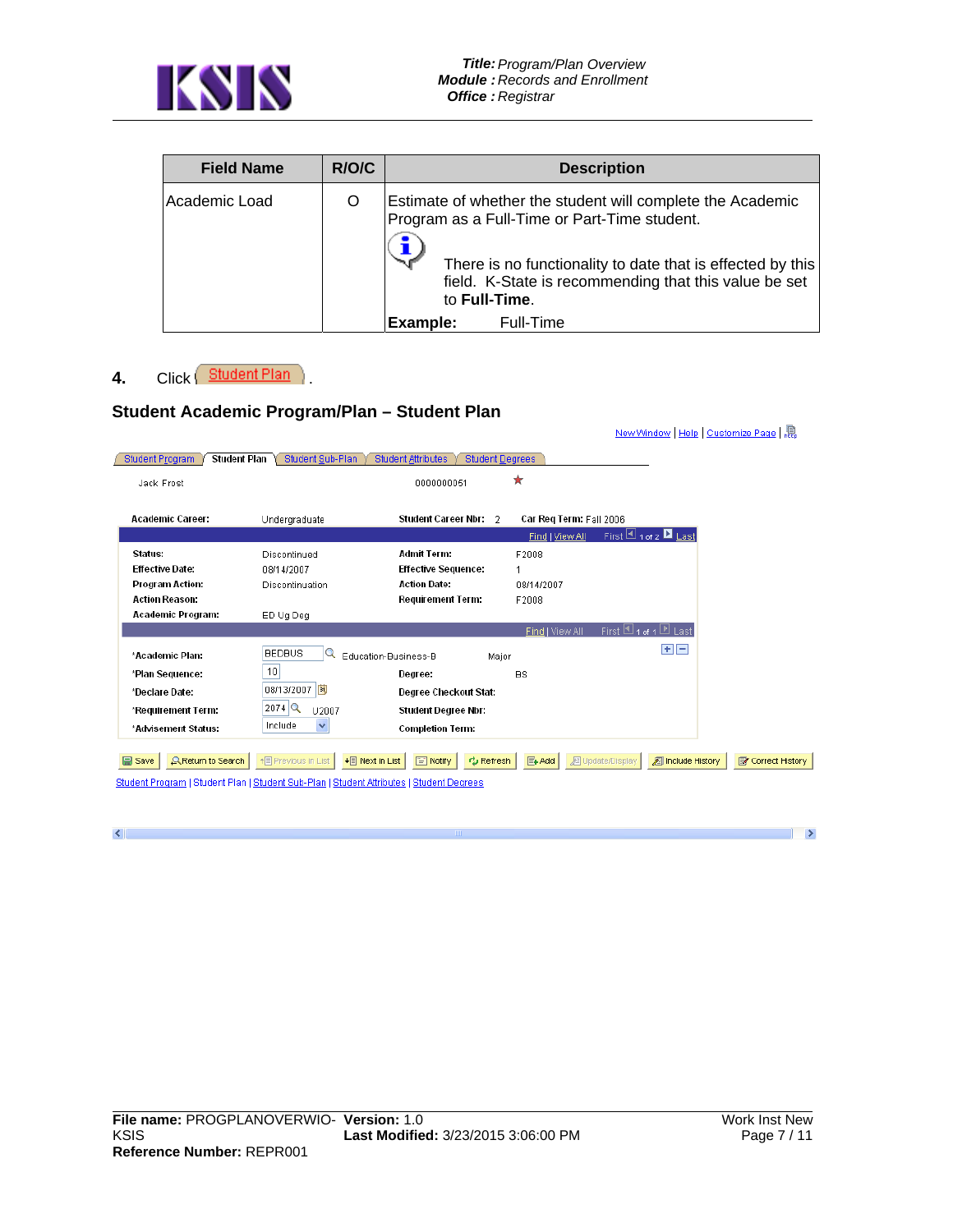

**5.** As required, complete/review the following fields:

| <b>Field Name</b>       | R/O/C | <b>Description</b>                                                                                                                                                                      |  |  |  |  |
|-------------------------|-------|-----------------------------------------------------------------------------------------------------------------------------------------------------------------------------------------|--|--|--|--|
| Academic Plan           | R     | A course of study leading to a formal award given by an<br>institution, such as a degree, diploma or certificate. For<br>example, Bachelor of Arts in Mathematics.<br>i                 |  |  |  |  |
|                         |       | A student may have multiple Academic Plans within<br>the same Academic Program.<br>Example:<br><b>BEDBUS</b>                                                                            |  |  |  |  |
| Plan Sequence           | R     | Order in which Academic Plans are to be processed.                                                                                                                                      |  |  |  |  |
|                         |       | i<br>Primary Academic Plans are to be assigned a Plan<br>Sequence of 10. All other Plans should be assigned<br>values of 20, 30, 40, etc.                                               |  |  |  |  |
|                         |       | There can be only one active Plan Sequence with a<br>value of 10 across all active Academic Careers and<br>Programs. Plan Sequence values increment by 10<br>with each successive Plan. |  |  |  |  |
|                         |       | 10<br>Example:                                                                                                                                                                          |  |  |  |  |
| Declare Date            | R     | Date corresponding to the term for which the Academic Plan<br>became active.                                                                                                            |  |  |  |  |
|                         |       | П<br>This value defaults to the Effective Date.                                                                                                                                         |  |  |  |  |
|                         |       | Example:<br>08/13/2007                                                                                                                                                                  |  |  |  |  |
| <b>Requirement Term</b> | R     | Indicates the term in which academic degree progress<br>requirements apply to the student for this Academic Program<br>or Plan.                                                         |  |  |  |  |
|                         |       | i<br>This value defaults to the Requirement Term from the<br>Program, and may be adjusted manually, if<br>necessary.                                                                    |  |  |  |  |
|                         |       | This value will be used by DARS in determining the<br>Catalog Year.                                                                                                                     |  |  |  |  |
|                         |       | Double-check this value before saving the record.<br>2074<br>Example:                                                                                                                   |  |  |  |  |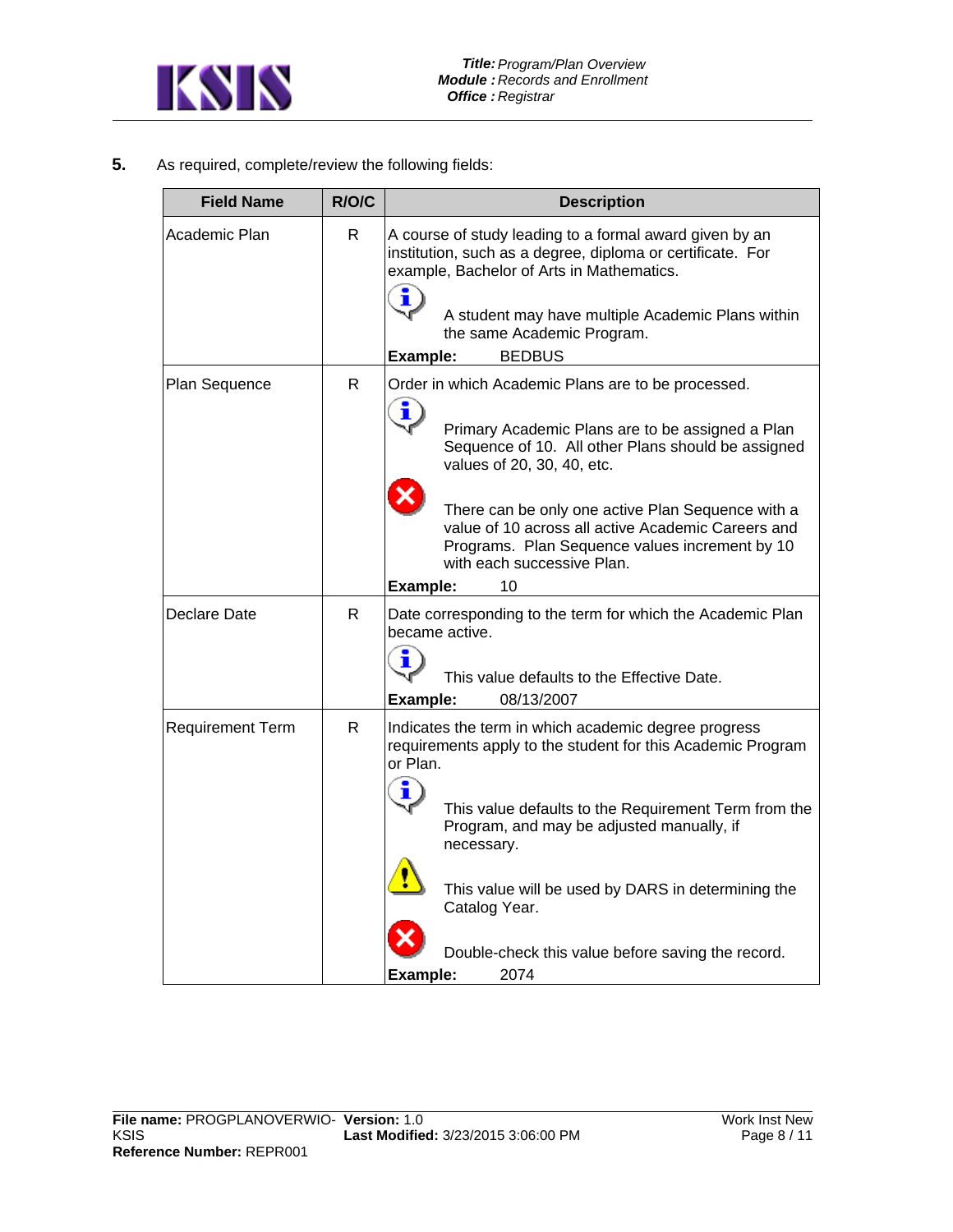

| <b>Field Name</b>         | R/O/C    | <b>Description</b>                                                                                                                                                                                             |  |  |  |
|---------------------------|----------|----------------------------------------------------------------------------------------------------------------------------------------------------------------------------------------------------------------|--|--|--|
| <b>Advisement Status</b>  | R.       | For use in Academic Advising. K-State is not using this field.<br>i<br>This field is required by KSIS to be completed. K-<br>State recommends keeping the default <b>Include</b> value.<br>Include<br>Example: |  |  |  |
| Degree                    | O        | The degree title associated with the Academic Plan.<br>i<br>This value is for display only.<br>Example:<br>BS                                                                                                  |  |  |  |
| Degree Checkout Stat      | O        | Status of a student's application for graduation.<br>ï<br>Possible values include Applied and Awarded.<br>т<br>This value is for display only.<br>Example:<br>(blank)                                          |  |  |  |
| <b>Student Degree Nbr</b> | $\Omega$ | Order in which this Academic Plan will appear on the<br>student's diploma.<br>т<br>Lower numbers will appear before higher numbers.<br>Example:<br>(blank)                                                     |  |  |  |
| <b>Completion Term</b>    | $\Omega$ | Term in which the student graduated from the Academic Plan.<br>т<br>This value is for display only.<br>Example:<br>(blank)                                                                                     |  |  |  |

**6.** Click Student Sub-Plan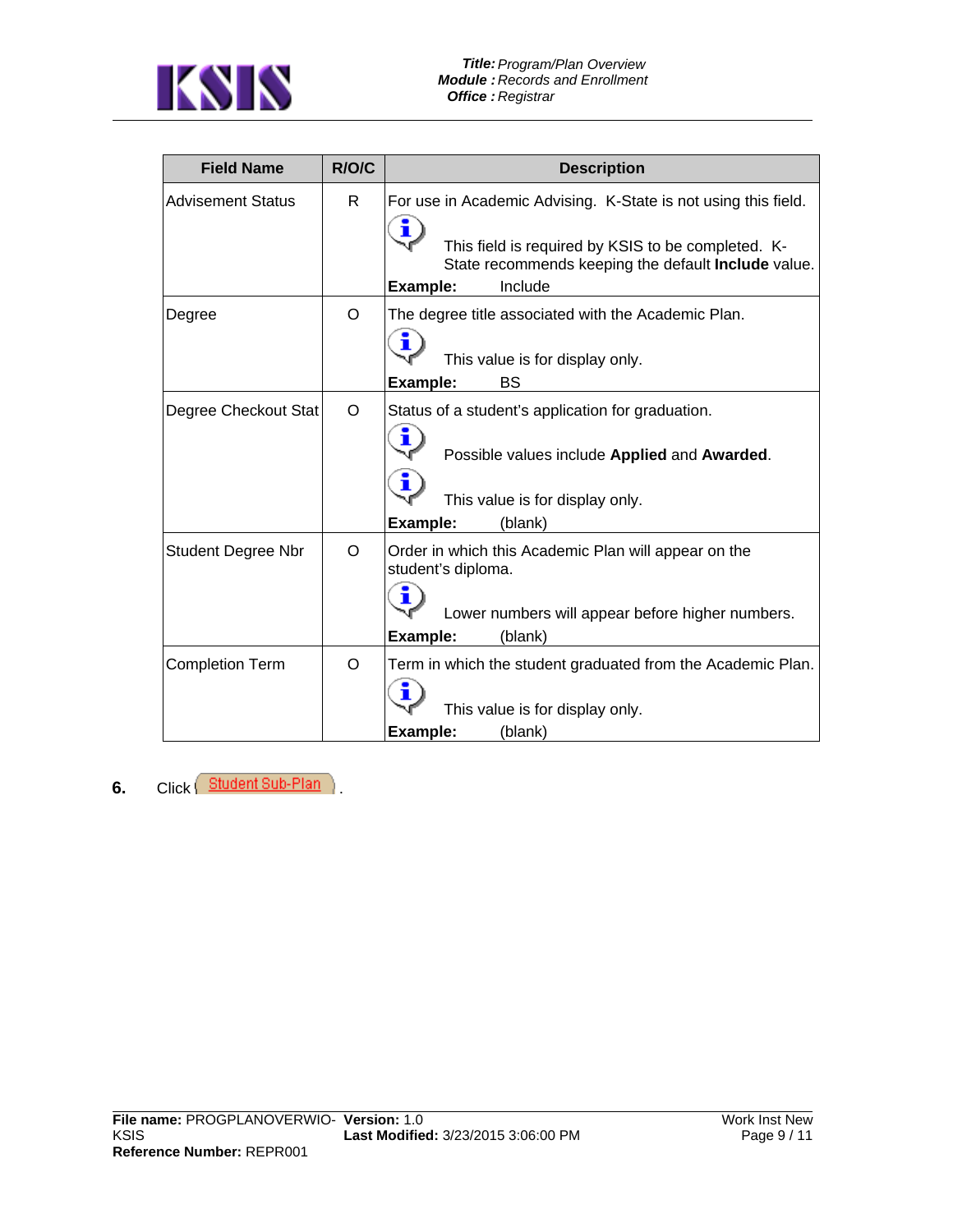

## **Student Academic Program/Plan – Student Sub-Plan**

|                                               |                                                        |                                                     |                 | New Window   Help   Customize Page           | 鳯               |
|-----------------------------------------------|--------------------------------------------------------|-----------------------------------------------------|-----------------|----------------------------------------------|-----------------|
| <b>Student Plan</b><br><b>Student Program</b> | Student Sub-Plan                                       | <b>Student Attributes</b><br><b>Student Degrees</b> |                 |                                              |                 |
| Jack Frost                                    |                                                        | 0000000051                                          | *               |                                              |                 |
| <b>Academic Career:</b>                       | Undergraduate                                          | Student Career Nbr:                                 | $\overline{2}$  |                                              |                 |
|                                               |                                                        |                                                     | Find   View All | First $\blacksquare$ 1 of 2 $\bigsqcup$ Last |                 |
| Status:                                       | Discontinued                                           | Admit Term:                                         | F2008           |                                              |                 |
| <b>Effective Date:</b>                        | 08/14/2007                                             | <b>Effective Sequence:</b>                          | 1               |                                              |                 |
| <b>Program Action:</b>                        | Discontinuation                                        | <b>Action Date:</b>                                 | 08/14/2007      |                                              |                 |
| <b>Action Reason:</b>                         |                                                        |                                                     |                 |                                              |                 |
| Academic Program:                             | ED Undergraduate Degree                                | Kansas State University                             |                 |                                              |                 |
|                                               |                                                        |                                                     | Find   View All | First $\Box$ 1 of 1 $\Box$ Last              |                 |
| Academic Plan:                                | Education-Business-B                                   | Major                                               |                 |                                              |                 |
| <b>Requirement Term:</b>                      | Summer 2007                                            |                                                     |                 |                                              |                 |
|                                               |                                                        |                                                     |                 | Tind   View All First 브 1 of 1 벤 Last        |                 |
|                                               |                                                        |                                                     |                 |                                              |                 |
| *Academic Sub-Plan:                           | Q                                                      |                                                     |                 | $\mathbf{H}$ $\mathbf{H}$                    |                 |
| Academic Sub-Plan Type:                       |                                                        |                                                     |                 |                                              |                 |
| *Declare Date:                                | 08/13/2007 <mark>団</mark>                              |                                                     |                 |                                              |                 |
| *Requirement Term:                            | Q                                                      |                                                     |                 |                                              |                 |
|                                               |                                                        |                                                     |                 |                                              |                 |
| <b>Q</b> Return to Search<br>国 Save           | + Previous in List<br>$\downarrow \equiv$ Next in List | $\mathbb{E}$ Notify<br><b>心 Refresh</b>             | $E_+$ Add       | 周 Update/Display<br><b>图 Include History</b> | Correct History |
|                                               |                                                        | Ш                                                   |                 |                                              |                 |

**7.** As required, complete/review the following fields:

| <b>Field Name</b>                | R/O/C | <b>Description</b>                                                                                                                                                            |
|----------------------------------|-------|-------------------------------------------------------------------------------------------------------------------------------------------------------------------------------|
| Academic Sub-Plan                | R     | The further specialization os an academic plan or major. Sub-<br>plans may include concentrations, specializations, or, in some<br>cases, minors.<br>Example:<br>(left blank) |
| Academic Sub-Plan<br><b>Type</b> | C     | Type of Sub-Plan offered.<br>Example:<br>(left blank)                                                                                                                         |
| Declare Date                     | R.    | Date corresponding to the term for which the Academic Plan<br>became active.<br>This value defaults to the current date.<br>08/13/2007<br>Example:                            |